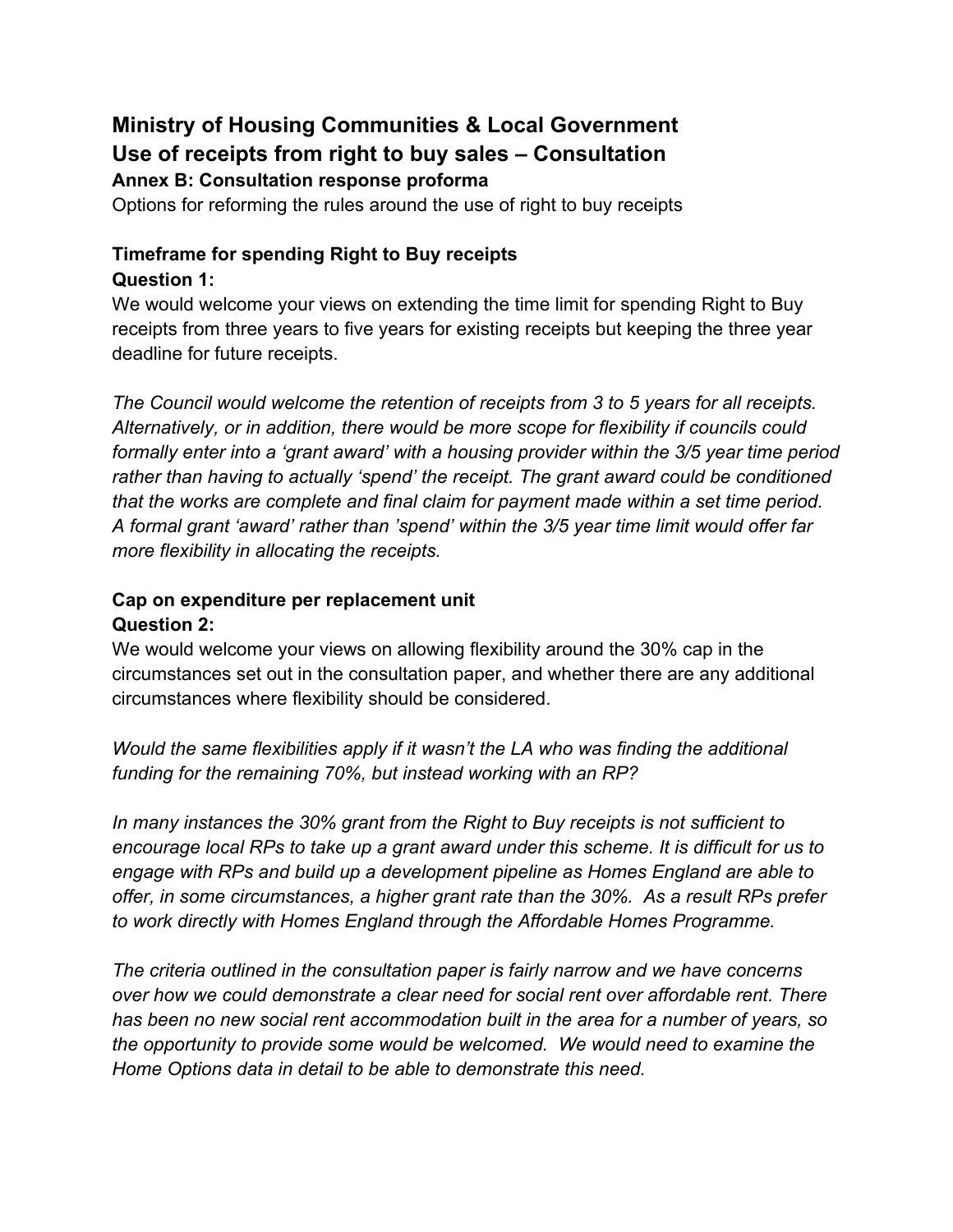*The Council would welcome consideration of increasing the cap on funding above 30%. Additional 'top up' would be welcome subject to a simple and streamlined application process. It would be advantageous if the Council could predetermine (with the Affordable Home Programme) additional levels of funding and the circumstances where this might apply to give some certainty to RPs bidding for the grant award.* 

## **Use of receipts for acquisition Question 3:**

We would welcome your views on restricting the use of Right to Buy receipts on the acquisition of property and whether this should be implemented through a price cap per unit based on average build costs.

*The use of Right to Buy Receipts for purchasing property is an attractive option for councils. It can be a relatively straightforward and quick response to allocating and spending the RTB receipts that are time constrained. In our experience, RPs that are already delivering on a particular site, are often amenable to picking up additional units.*

*The Council's SHMA requirements identify the need for the provision of a higher percentage of 2 and 3 bedroom houses in High Peak. The range of values for 2 and 3 bedroom properties varies across the borough but are generally in the range of:*

*2 bedroom £150,000 - £250,000 3 bedroom £180,000 - £375,000*

*The above prices reflect predominately new build units. Whilst this may preclude cheaper older properties, RPs, whilst not exclusively, are generally more amenable to purchasing units on sites where they already have a presence rather than a more adhoc/sporadic geographical spread of older units.* 

*Comparing this with the figure of £132,000 (Midlands) there is likely to be very limited scope to offer Right to Buy receipts to fund acquisitions. As such, the Council would not support a cap on acquisitions. It restricts the LA's ability to utilise the receipts and to add to its current stock by means other than through building.* 

# **Tenure of replacement home**

# **Question 4:**

We would welcome your views on allowing local authorities to use Right to Buy receipts for shared ownership units as well as units for affordable and social rent.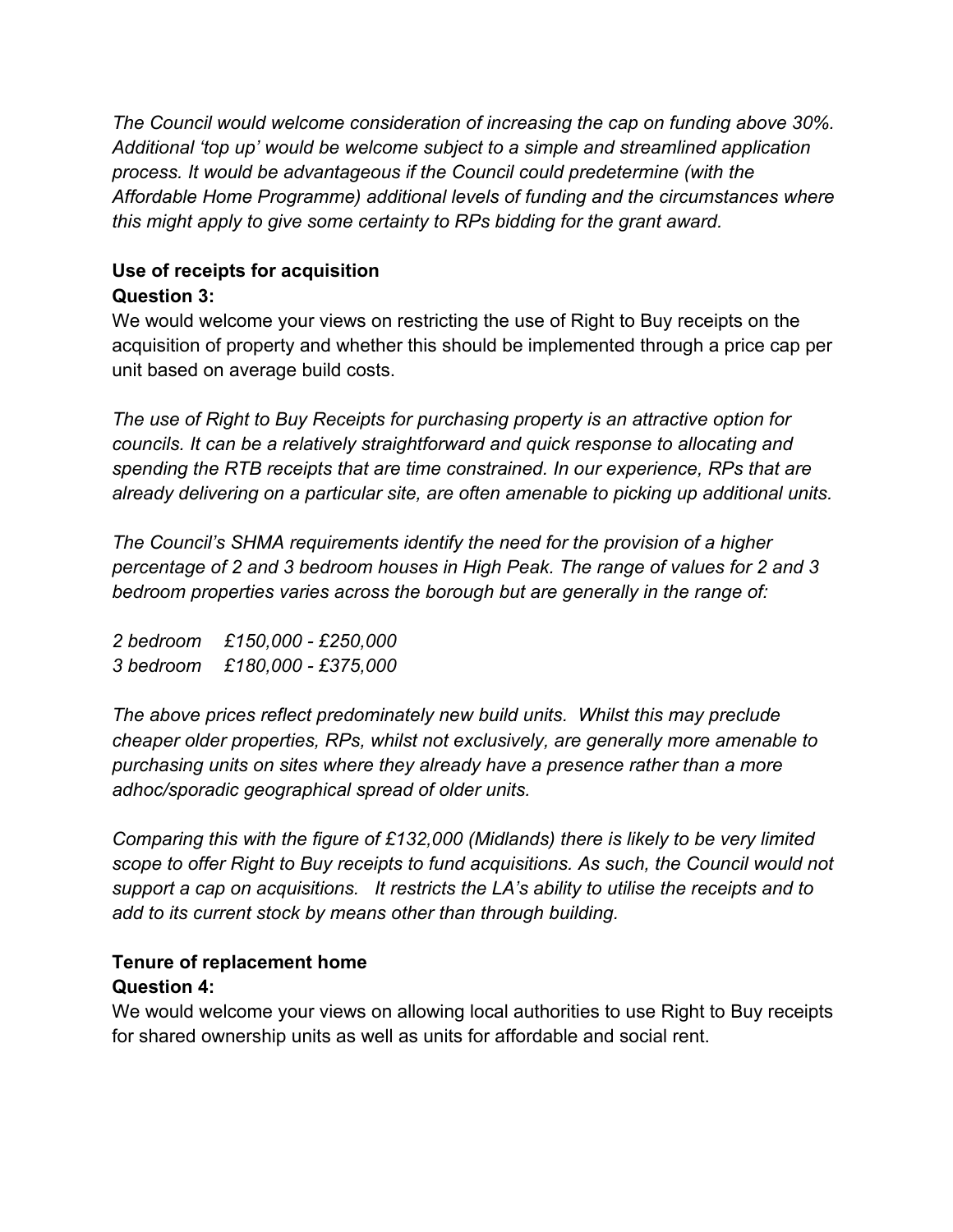*Whilst this would provide another delivery option which may assist less viable sites to come forward, the delivery of shared ownership units does not ultimately meet the needs of lower income and benefit dependent households on the Councils housing register.* 

# **Changing the way the cost of land is treated Question 5A:**

We would welcome your views on allowing the transfer of land from a local authority's General Fund to their Housing Revenue Account at zero cost.

*This would be beneficial and welcome option. However, the Council would need to be clear on the overall business case for doing this (on an individual case basis). For example, the General fund may lose the sale value of the land in doing this, but if transferring to the HRA provides development certainty and consequently Council Tax/New Homes Bonus etc.* 

## **Question 5B:**

We would also welcome your views on how many years land should have been held by the local authority before it can be transferred at zero cost, and whether this should apply to land with derelict buildings as well as vacant land.

*This is a positive step as maximum flexibility would be available if in the case of the above there was no ownership time limit and land with derelict buildings was included.*

# **Transferring receipts to a Housing Company or Arm's-Length Management Organisation (ALMO)**

# **Question 6:**

We would welcome your views on whether there are any circumstances where housing companies or Arm's-Length Management Organisations should be allowed to use Right to Buy receipts.

*If the scheme allowed Council's nomination rights then this would be a viable option for the LA's to provide the much needed Affordable Housing in specific areas.*

#### **Temporary suspension of interest payments Question 7:**

We would welcome your views on allowing a short period of time (three months) during which local authorities could return receipts without added interest.

*The Council would support this strategy.*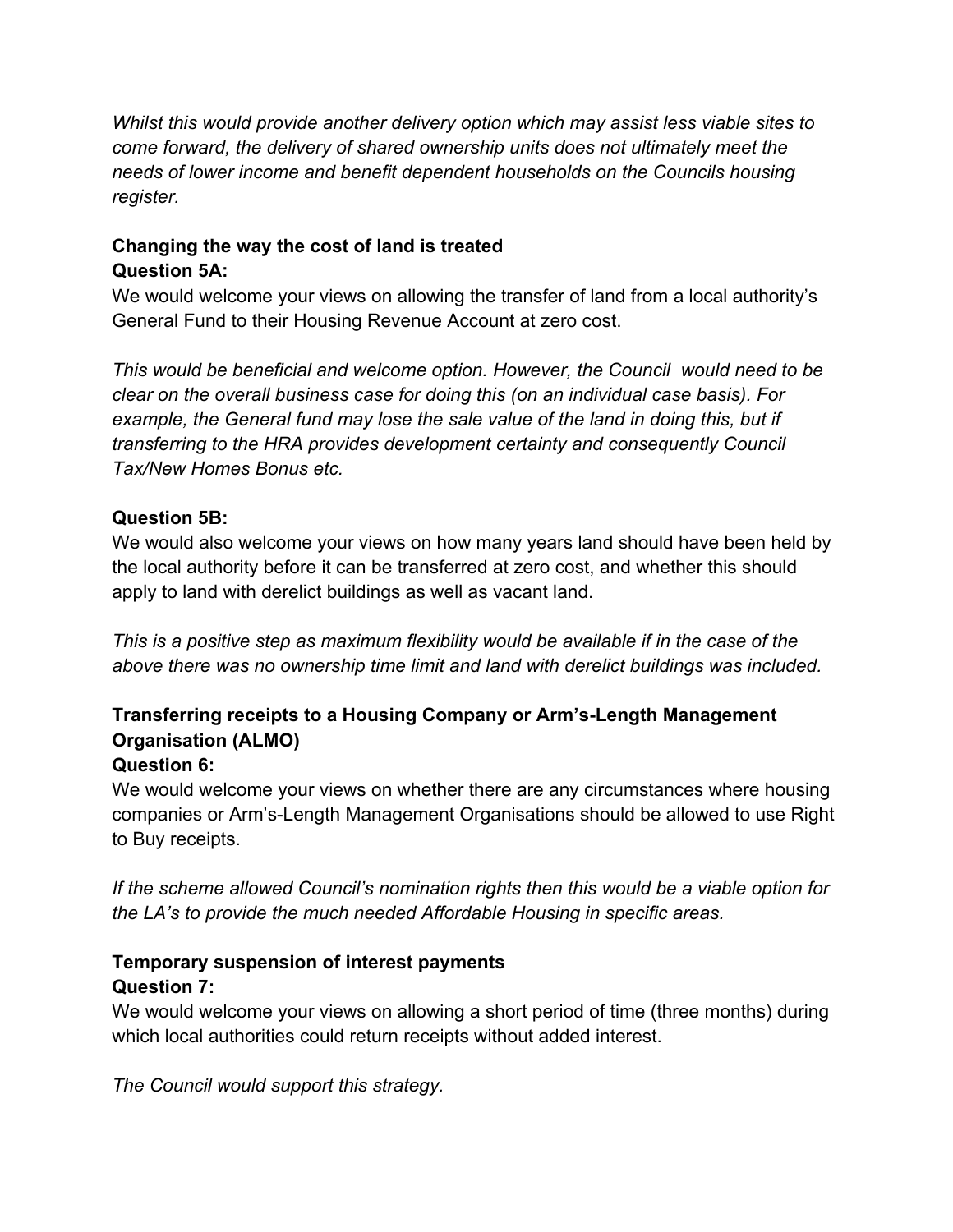#### **Other comments Question 8:**

Do you have any other comments to make on the use of Right to Buy receipts and ways to make it easier for local authorities to deliver replacement housing?

*The current grant agreement with Councils and Secretary of State limits grant eligible items in relation to roads/infrastructure cost to: Major site development works (where applicable). These include piling, soil stabilisation, road/sewer construction, major demolition. However, this excludes off site infrastructure costs, which are often necessary to the delivery of housing developments. . Whilst the RTB receipt would not directly fund additional affordable units the receipt would have the ability to fund infrastructure costs without which development may not be brought forward. If development is not delivered, this precludes the delivery of all housing (including affordable) or, the viability is such that limited or no affordable housing is delivered.*

*Local example: Within the High Peak Adopted Local plan the Council has allocated a number of housing sites on the northern outskirts of Buxton town centre. This is a combination of sites in council ownership and private developers. Together they will deliver almost 800 houses within the Local Plan period.*

*In order to develop the sites enhanced/new road infrastructure is required. This consists of the construction of a new roundabout on the A6 and link roads (east and west) to access the sites. Despite a planning consent to deliver the road infrastructure in 2001 and renewed in 2006 and 2012 development has not been forthcoming. This approach placed the burden of delivering the infrastructure with the private developer. Due to viability issues, the development of the roundabout/link road and housing development sites has stalled.*

*The council has successfully bid to Homes England under the Housing Infrastructure Fund and has been awarded a £2m grant for the construction of the roundabout and part link roads to unlock the housing sites. However, previous to this award, the use of RTB receipts to help fund this infrastructure was explored but not resolved. The use of these could have contributed to the infrastructure costs and in turn enhance the viability and delivery of the sites. The exact detailed cost of the infrastructure is currently unknown and the grant award may fall short of being able to deliver the full scope of works. A more flexible approach to spending RTB Receipts would allow these to meet any project deficit.*

#### **Reforming the replacement commitment**